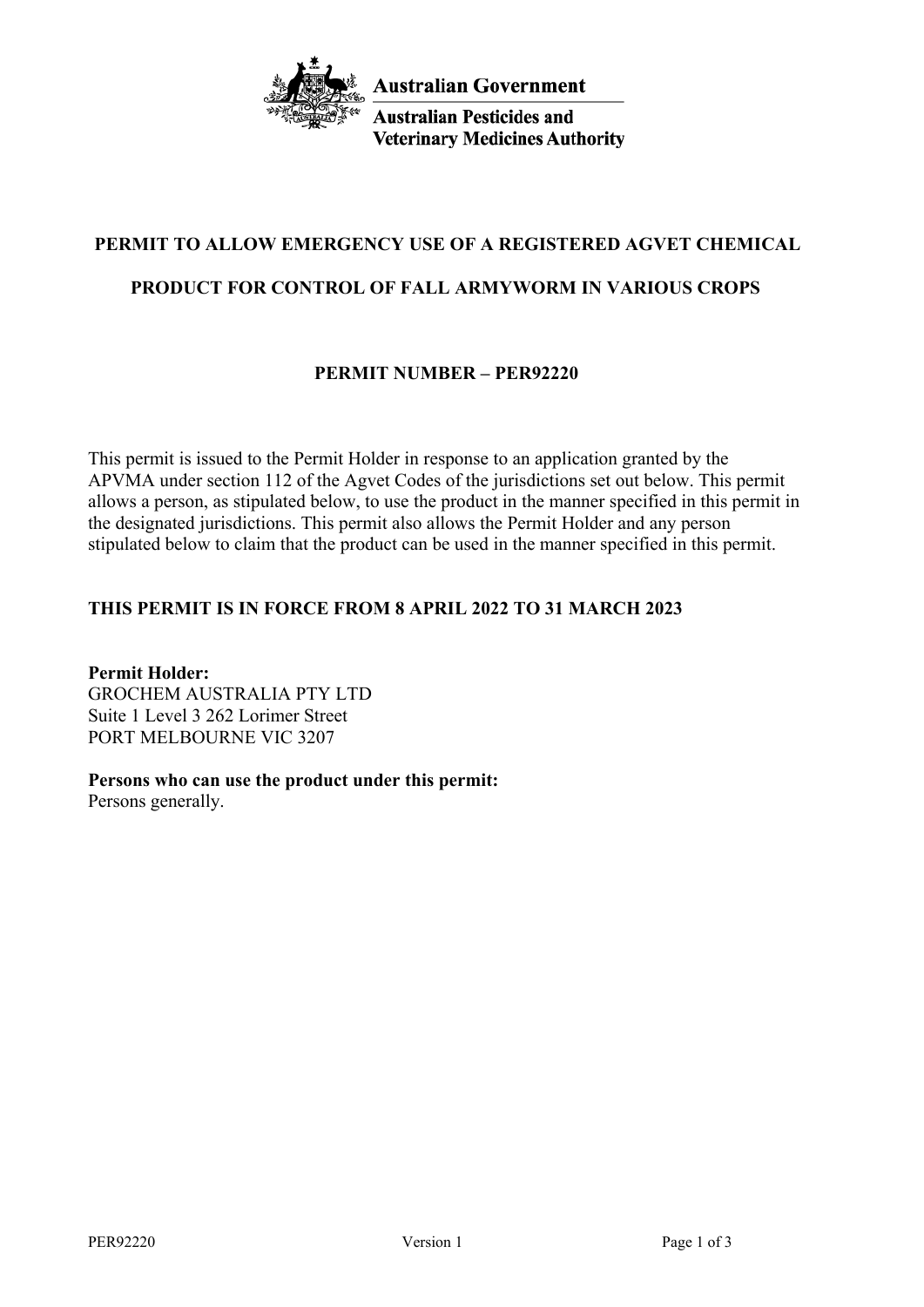#### **CONDITIONS OF USE**

# **Products to be used:**

CLAMA 50SC INSECTICIDE (APVMA No. 89922) Containing: 50 g/L EMAMECTIN as emamectin benzoate as the only active constituent.

## **Directions for Use:**

| Crop                                                                   | Pest                                        | Rate          | <b>Critical Use Comments</b>                                                                                                                                                           |
|------------------------------------------------------------------------|---------------------------------------------|---------------|----------------------------------------------------------------------------------------------------------------------------------------------------------------------------------------|
| Brassica vegetables<br>Root and tuber<br>vegetables (except<br>potato) | Fall armyworm<br>(Spodoptera<br>frugiperda) | 200-264 mL/ha | Use the lower rate on low to<br>moderate infestations. Add<br>Citowett* or Agral® at the<br>appropriate label rate.                                                                    |
| Leafy vegetables<br>Brassica leafy<br>vegetables                       |                                             |               | DO NOT make more than 4<br>applications to any brassica crop.<br>Where more than one crop is grown<br>DO NOT make more than 4<br>applications of Clama Insecticide in<br>any one year. |
| Sweet corn                                                             |                                             | $220$ mL/ha   | DO NOT apply more than 4 sprays<br>of Clama Insecticide or other<br>Group 6 insecticides per crop.                                                                                     |
|                                                                        |                                             |               | Where more than one crop is grown<br>per year DO NOT apply more than<br>4 sprays per year.                                                                                             |
|                                                                        |                                             |               | Thorough spray coverage is critical.<br>Larvae present within the cob at the<br>time of spraying may not be<br>controlled.                                                             |
| Strawberries                                                           |                                             |               | DO NOT apply more than 3<br>applications per crop, with a<br>minimum re-treatment interval of 7<br>days.                                                                               |
| Lettuce<br>Cucurbits                                                   |                                             |               | DO NOT apply more than 4 sprays<br>of Clama Insecticide per crop.                                                                                                                      |
| Legume vegetables<br>Fruiting vegetables<br>(field grown and           |                                             |               | Where more than one crop is grown<br>per year DO NOT apply more than<br>4 sprays per year.                                                                                             |
| protected cropping)                                                    |                                             |               | Ensure thorough spray coverage.                                                                                                                                                        |
| Grapes                                                                 |                                             | 13.2 mL/100 L | DO NOT apply after bunch closure.                                                                                                                                                      |
|                                                                        |                                             |               | Monitor pest levels after<br>application, a further application<br>may be required (minimum re-<br>treatment interval: 7 to 14 days).                                                  |
|                                                                        |                                             |               | Apply by dilute or concentrate                                                                                                                                                         |